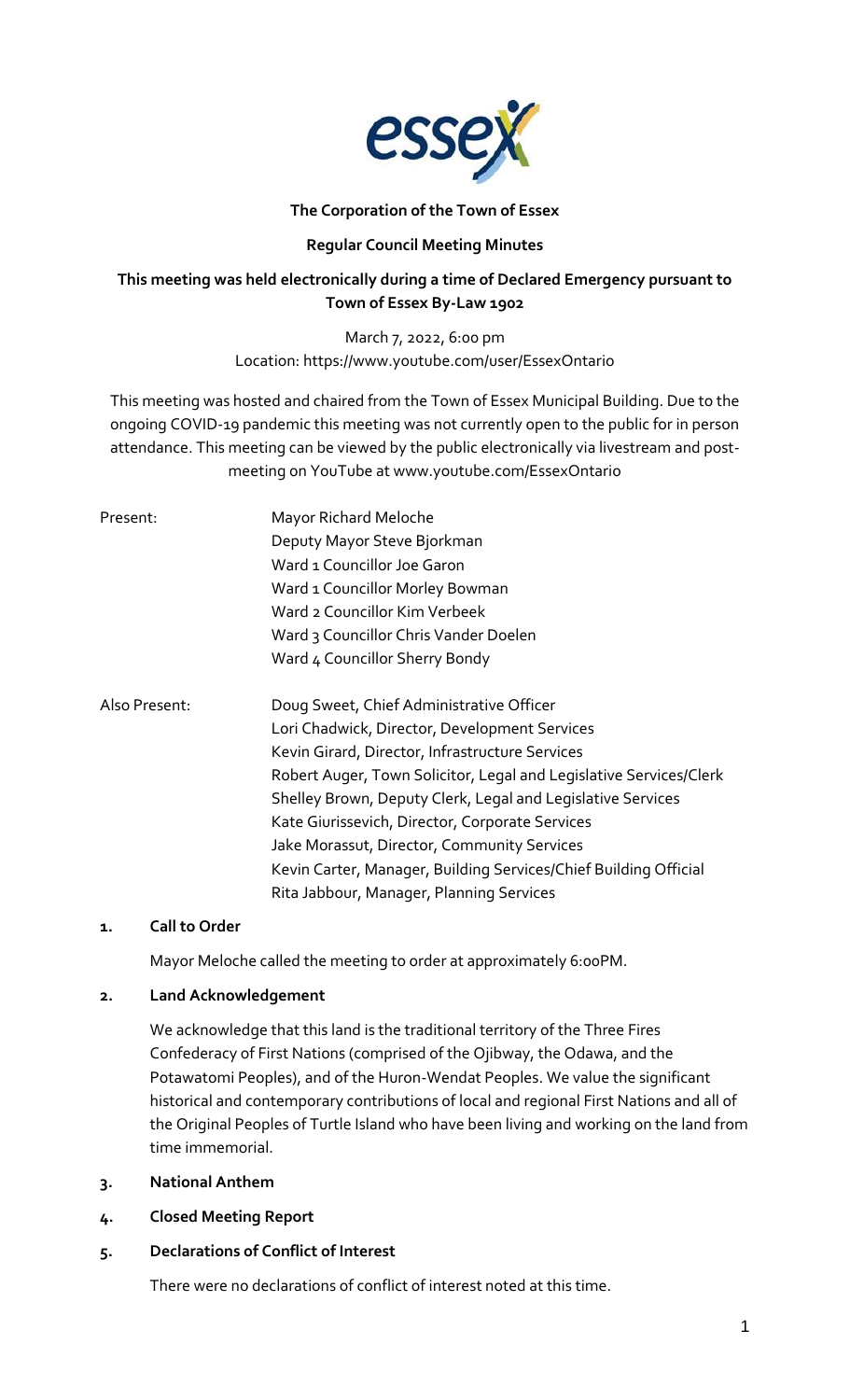## **6. Adoption of Published Agenda**

## **6.1 Regular Council Meeting Agenda for March 7, 2022**

#### **R22-03-082**

Moved By Deputy Mayor Bjorkman Seconded By Councillor Garon

**That** the published agenda for the March 7, 2022 Regular Council Meeting be adopted with the following amendment:

1. That the recommended action in Agenda Item 10.4 entitled Finance-2022-06 be revised to read that "Council approve the reallocation of wages as detailed in Table A, including the contract extension of the Financial Analyst through to December 31, 2022 and the creation of a full-time permanent, Assistant Manager, Capital Works and Asset Management."

**Carried**

## **7. Adoption of Minutes**

## **7.1 Regular Council Meeting Minutes for February 22, 2022**

#### **R22-03-083**

Moved By Councillor Bondy Seconded By Councillor Bowman

**That** the minutes of the Regular Council Meeting held February 22, 2022 be adopted as circulated.

**Carried**

## **8. Public Presentations**

## **8.1 Essex Region Conservation Authority ("ERCA")**

RE: Recent Changes to the Conservation Authorities Act, ERCA's Transition Plan and Draft 2022 Budget

- 2021 Annual Report
- Transition Plan
- Draft 2022 Budget

Tania Jobin, Chair, Essex Region Conservation Authority ("ERCA") together with Kieren McKenzie, Vice-Chair and Tim Byrne, COA/Secretary-Treasurer provided Council with an overview of ERCA's Transition Plan explaining that the Plan outlines timelines associated with compliance with current regulations. Ms. Jobin advised that some of the deliverables identified in the Plan have been accomplished within the 2022 Budget.

Ms. Jobin further provided Council with highlights pertaining to ERCA's 2022 Budget including its emphasis on improving building and maintaining conservation areas, providing solutions to increased demands on departments due to legislated responsibilities, and addressing improved security efficiency and customer services. Ms. Jobin stated that the increase to the levy is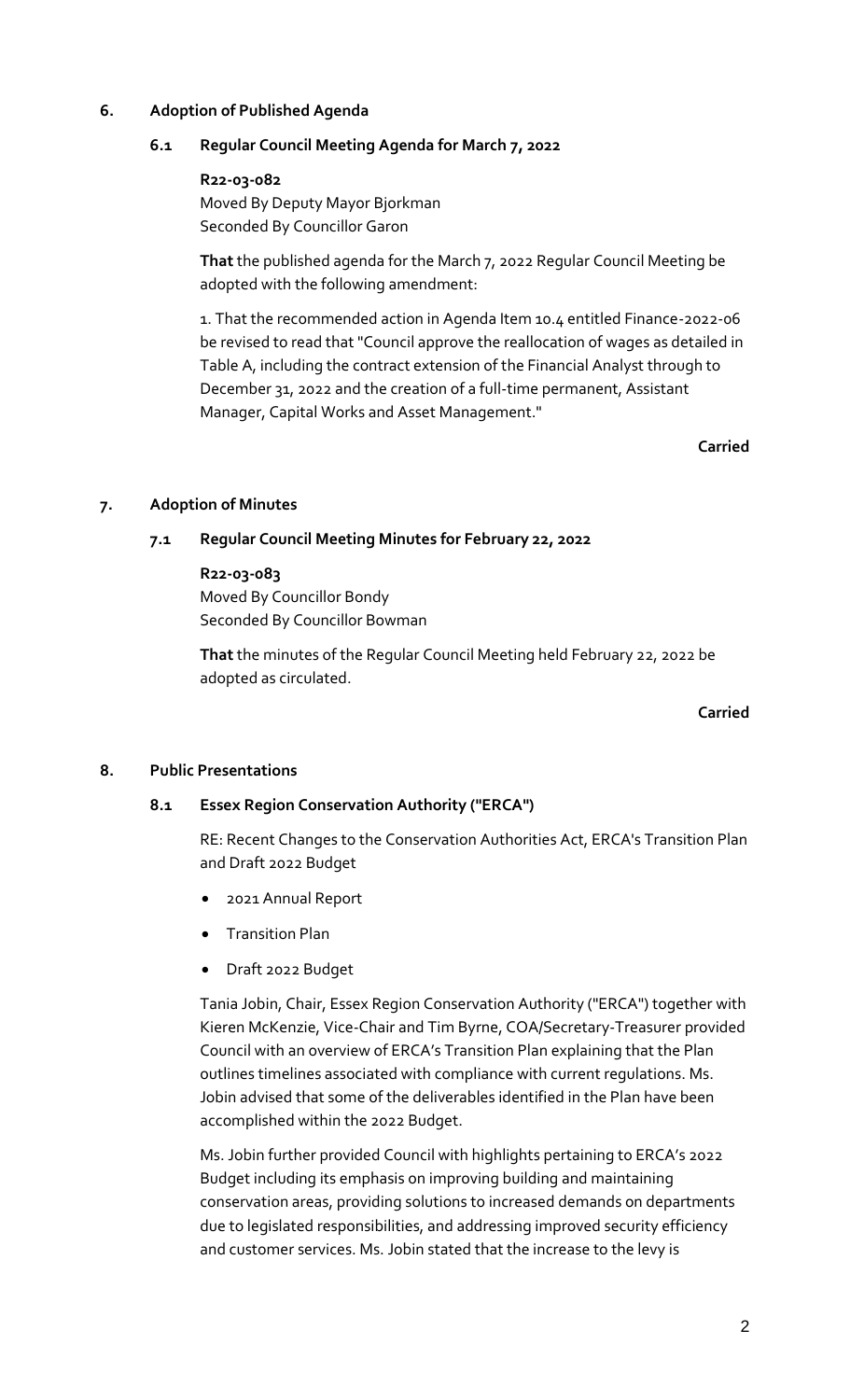approximately 2.5% or \$26.15 per household (based on an assessed value of \$300,000).

Ms. Jobin stated that the Transition Plan requires that, prior to the end of 2023, ERCA enter into agreements with participating municipalities where municipal support is needed to fund non-mandatory as required and identified within the Transition Plan to ensure Windsor-Essex region becomes resilient and sustainable.

## **R22-03-084**

Moved By Councillor Verbeek Seconded By Councillor Vander Doelen

**That** the presentation by Essex Region Conservation Authority regarding the recent changes to the Conservation Authorities Act, ERCA's Transition Plan and Draft 2022 Budget be received.

**Carried**

#### **9. Unfinished Business**

## **9.1 Robert W. Auger, Town Solicitor/Clerk**

RE: Council Vacancy - Ward 3 Councillor

Robert Auger, Town Solicitor/Clerk provided Council with a summary of the Call for Application process highlighting the February 28, 2022 Special Council meeting whereby the Applicants were noted and provided with the opportunity to appear as a delegate before Council with Council deferring to this evening the decision as to which applicant to appoint to fill the noted vacancy. Mr. Auger reminded Council that the proposed nomination and voting process would be as noted previously procedures were detailed. Mr. Auger advised that upon conclusion of the nomination and voting process, he will declare to be appointed the successful nominee and that person shall become the successful appointee subject to taking the declaration of consent, declaration of qualification, passing of the confirming by-law and the taking of the oath or declaration of office.

#### **R22-03-085**

Moved By Councillor Bowman Seconded By Councillor Vander Doelen

**That** Council defer the administering of the required Declarations/oaths of Office to the successful nominee together with passage of the appointment confirming by-law to a special meeting to be set for March 14, 2022.

#### **Carried**

The Chair then opened the nomination process and invited nominations to be put forward by Members of Council.

The following applicants were nominated:

#### **Nomination for Jason Matyi**

Moved By Councillor Verbeek Seconded By Councillor Garon

#### **Nomination for Mac Goslin**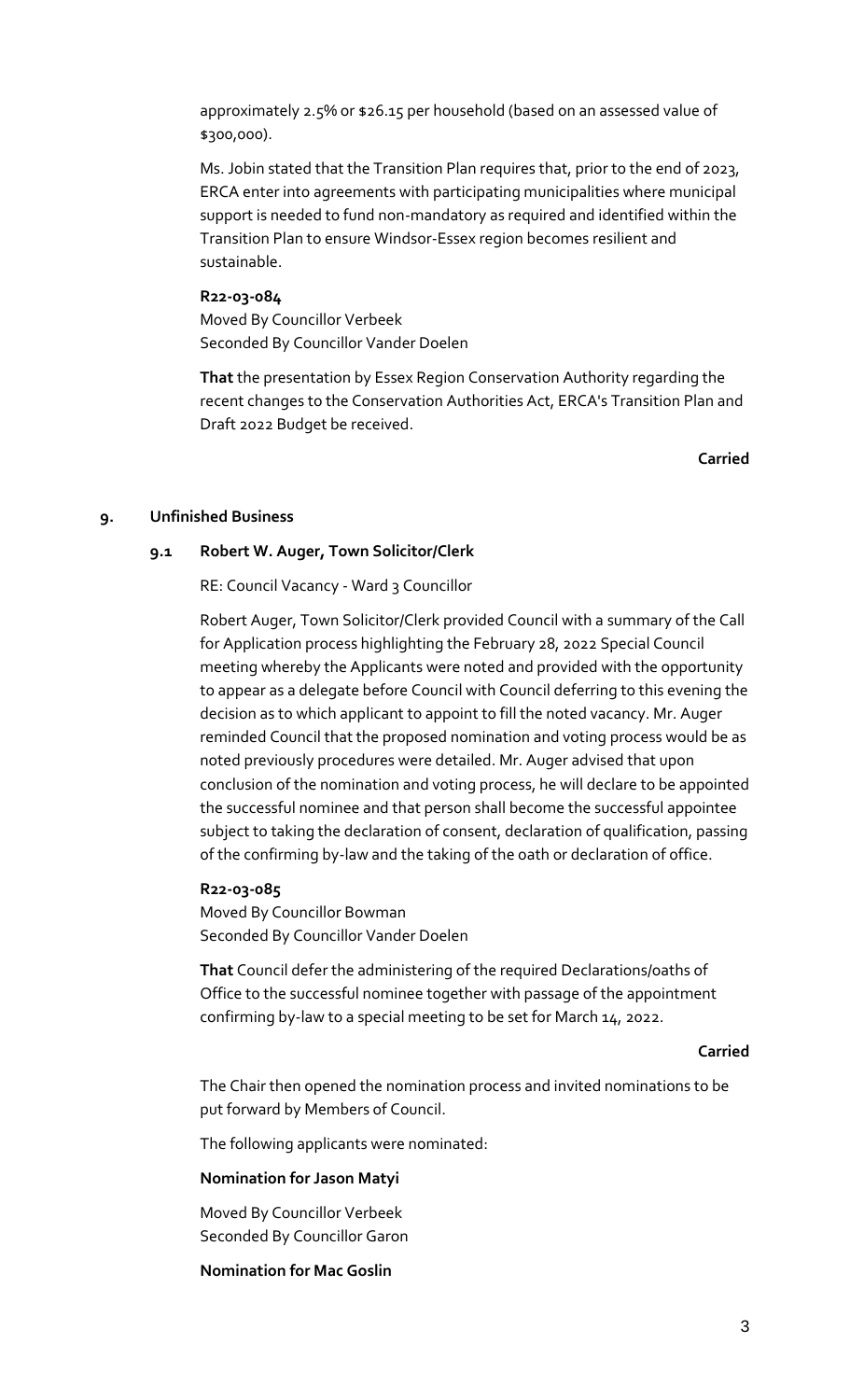Moved By Deputy Mayor Bjorkman Seconded By Councillor Bondy

## **Nomination for Bill Caixeiro**

Moved By Councillor Vander Doelen Seconded By Councillor Bowman

**R22-03-086** Moved By Councillor Bondy Seconded By Deputy Mayor Bjorkman

**That** Council direct the Chair to close the nominations that were brought forward by Council for the Ward 3 Council vacancy.

#### **Carried**

Once nominations closed, the voting was conducted as a Recorded Vote in accordance with the procedures previously proposed and described further in Legal & Legislative Services Reports (2022-06 February 7, 2022), 2022-04 dated January 31, 2022 and 2022-03 dated January 24, 2022**.**

|                                 | Jason Matyi | Mac Goslin | <b>Bill Caixeiro</b> |
|---------------------------------|-------------|------------|----------------------|
| Mayor Meloche                   |             |            | X                    |
| Deputy Mayor Bjorkman           |             | X          |                      |
| <b>Councillor Garon</b>         | X           |            |                      |
| <b>Councillor Verbeek</b>       | X           |            |                      |
| <b>Councillor Bowman</b>        |             |            | X                    |
| <b>Councillor Vander Doelen</b> |             |            | X                    |
| Councillor Bondy                | X           |            |                      |
| Total:                          | 3           | 1          | 3                    |

The results of the first recorded vote were as follows:

Mr. Auger announced the results of the first recorded vote and advised that according to the voting procedures Matt Goslin as the nominee with the fewest number of votes is eliminated as a potential appointee and a subsequent recorded vote is to be conducted by the Municipal Clerk as between the remaining nominees Jason Matyi and Bill Caixeiro.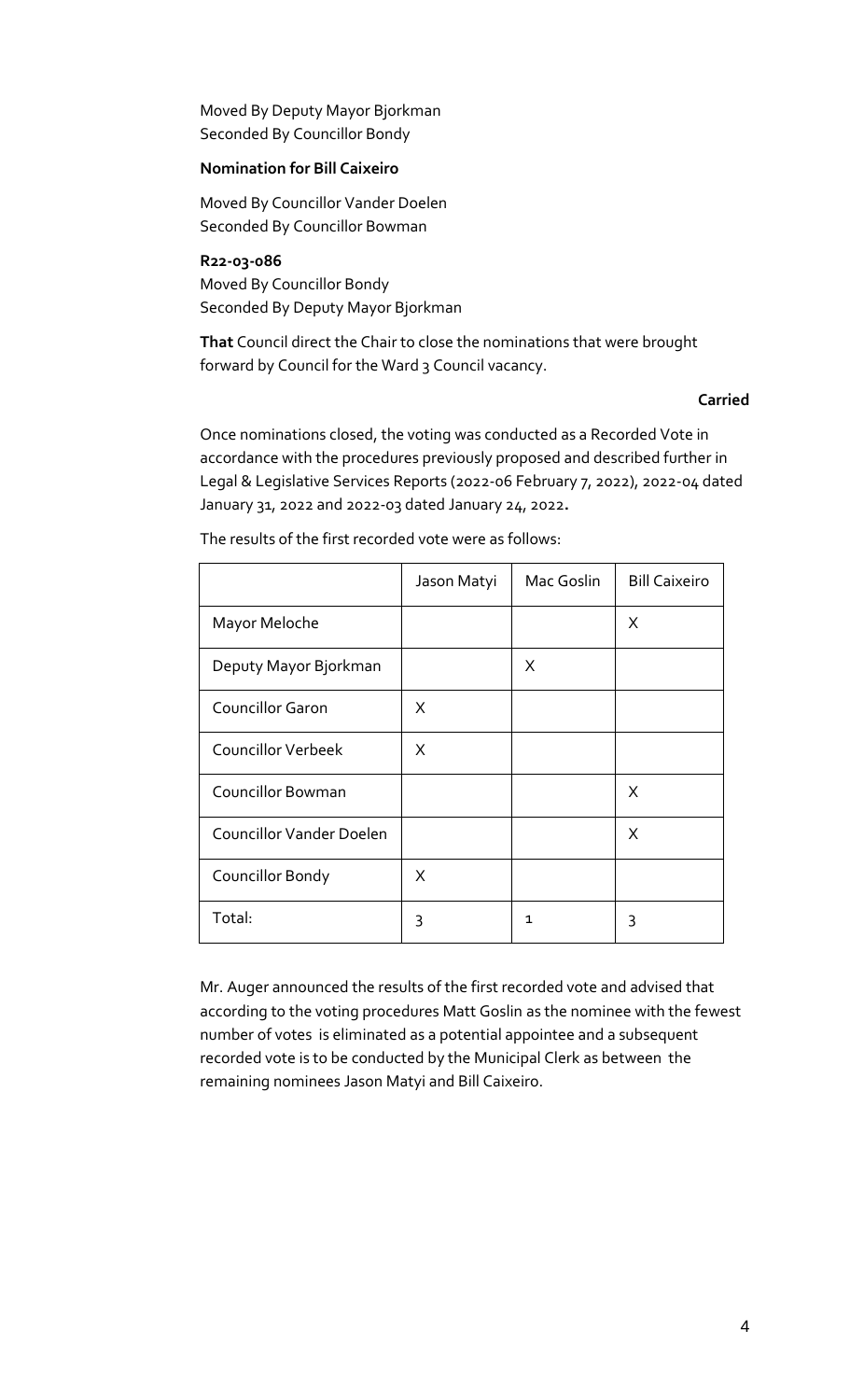|                          | Jason Matyi | <b>Bill Caixeiro</b> |
|--------------------------|-------------|----------------------|
| Mayor Meloche            |             | X                    |
| Deputy Mayor Bjorkman    | X           |                      |
| <b>Councillor Garon</b>  | X           |                      |
| Councillor Verbeek       | X           |                      |
| <b>Councillor Bowman</b> |             | X                    |
| Councillor Vander Doelen |             | X                    |
| Councillor Bondy         | X           |                      |
| Total:                   | 4           | 3                    |

The results of the second recorded vote were as follows:

The Clerk announced the results of the recorded vote and declared Jason Matyi as the successful nominee and the appointee to the office of Ward 3 Councillor subject to being administered the required declarations/oath of office together with passage of a confirming by-law on March 14, 2022.

## **10. Reports from Administration**

## **10.1 Office of the CAO-2022-01**

RE: Town of Essex Support to Essex Region Conservation Authority ("ERCA") for the Acquisition of the Abandoned Canada Southern Railway Company ("CASO") Railway Line

Doug Sweet, Chief Administrative Officer, stated that the report provides various details and highlighted that ERCA is working with CP and CN Railway to acquire the abandoned Canada Southern Railway Company (CASO) that runs through the municipalities of Lakeshore, Essex and Tecumseh. He noted that the portion that runs through the Town of Essex is under three kilometers from County Road 23 (Naylor Side Road) to County Road 8 (Maidstone Avenue) which is adjacent to Essex High School. He explained that this is an important connection in Essex Center which runs through Heritage Park to Sadler's Park and the Greenway Trail. He advised that Administration is requesting a resolution to provide financial commitment for the Town of Essex's portion of the railway and to support ERCA on their negotiations.

#### **R22-03-087**

Moved By Councillor Vander Doelen Seconded By Councillor Bowman

**That** Community Services-2022-05 Report entitled Town of Essex Support to Essex Region Conservation Authority ("ERCA") for the acquisition of the abandoned Canada Southern Railway Company ("CASO") railway line be received*;* and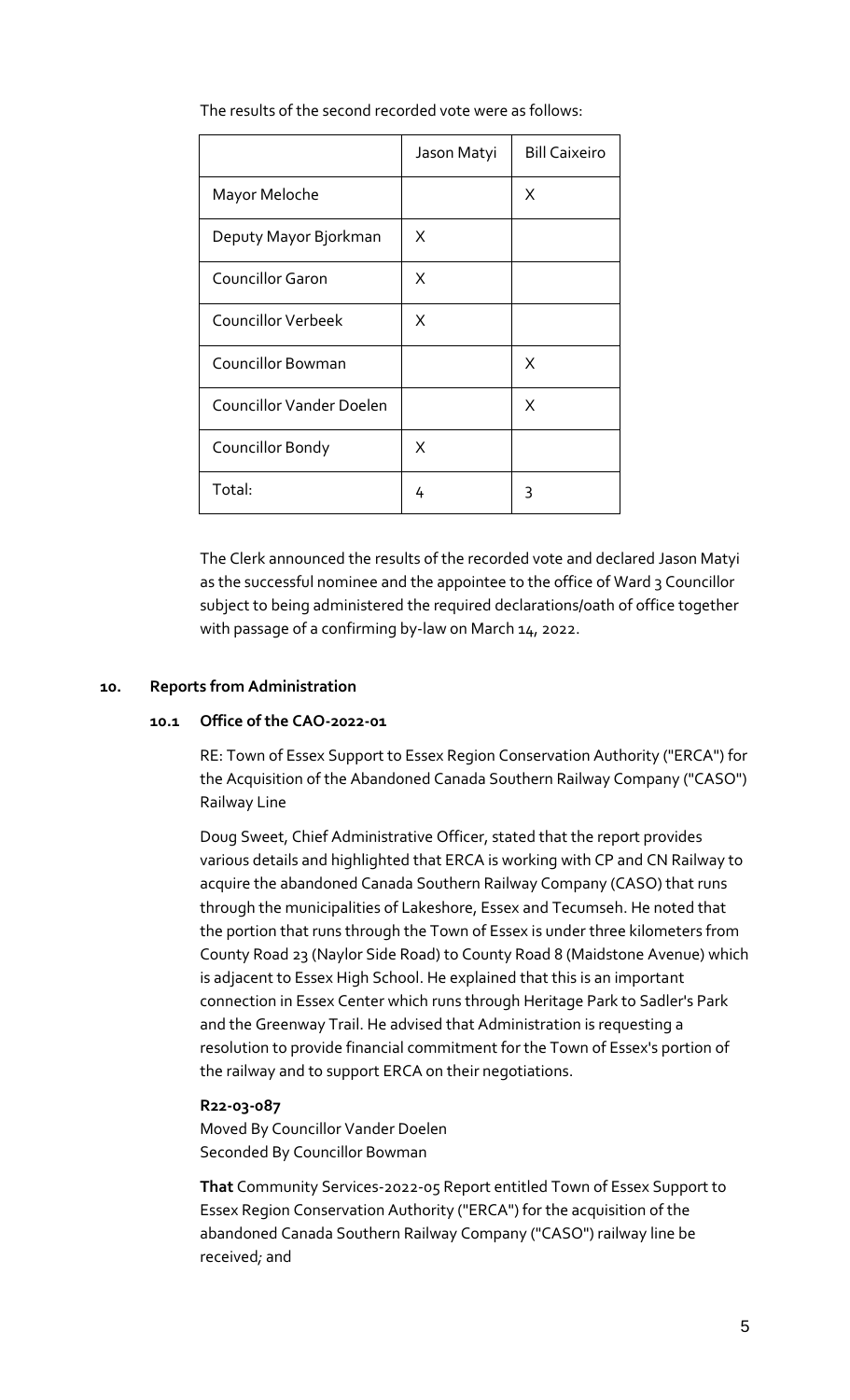**That** Council approve a financial commitment to the Essex Region Conservation Authority towards the acquisition of the Canada Southern Railway Company line for the Town of Essex portion of the line in the amount \$28,553.00 and the funds for the Town's commitment be funded from the Land Acquisition Reserve.

**Carried**

## **10.2 Legal and Legislative Services-2022-09**

RE: 2022 Municipal Election Voting Method

Mr. Auger provided a summary of the following administration recommendations as to methods of voting for the 2022 election:

- **In-person voting only for Advance Polls** with an advance poll period commencing 12:00 a.m. on October 10, 2022 and ending at 12:00 p.m. on October 21, 2022; and
- **In-person voting only on Voting Day** (October 24, 2022) using paper ballots with optical scan vote tabulators with voting locations to be determined and located in each of the four (4) Town centres (Essex Centre, Harrow, McGregor and Colchester).

## **R22-03-088**

Moved By Councillor Verbeek Seconded By Councillor Bondy

**That** Council direct Administration to review and report back at the next Regular Council meeting on the cost for the following two additional options for voting in the 2022 election:

- In-person voting only on both Voting Day (October 24) using paper ballots with optical scan vote tabulators and at Advance Polls on dates to be determined with such voting to take place at locations in each of the four (4) Town centres (Essex Centre, Harrow, McGregor and Colchester); and
- In-person voting on Voting Day (October 24, 2022) using paper ballots with optical scan vote tabulators at voting locations in each of the four (4) Town centres together with providing a hybrid option for advance voting consisting of Internet Voting from October 10 to October 21 and in-person voting at advance polls located in each of the four Town Centres on dates to be determined.

**Carried**

## **10.3 Legal and Legislative Services-2022-05**

RE: Appeal Hearing with respect to a Dangerous Dog Declaration and Issuance of a Notice to Muzzle

## **R22-03-089**

Moved By Councillor Bondy Seconded By Councillor Bowman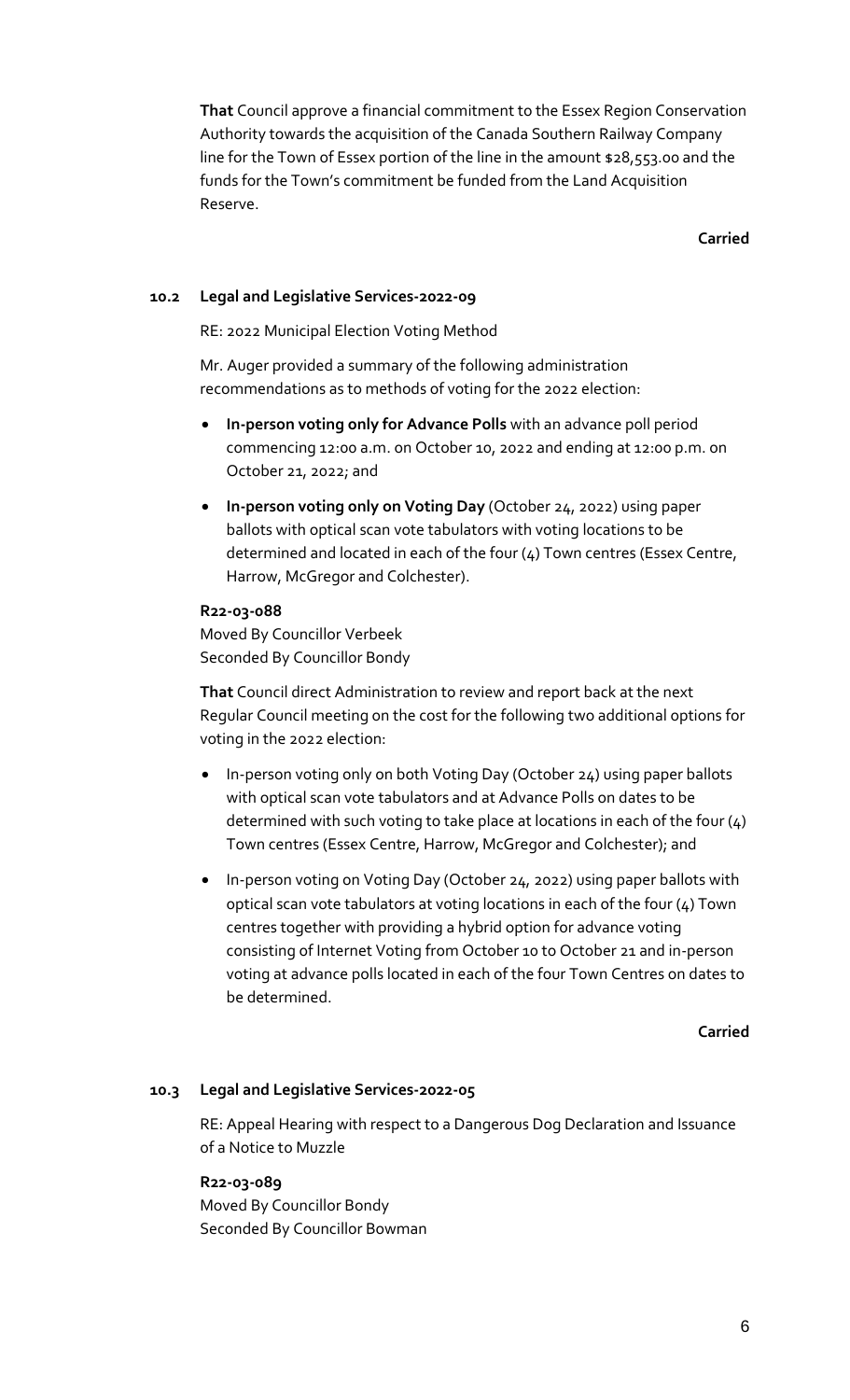**That** Legal and Legislative Services-2022-05 Report entitled Appeal Hearing with respect to a Dangerous Dog Declaration and Issuance of a Notice to Muzzle prepared by Shelley Brown, Deputy Clerk dated March 7, 2022 be received, and

**That** Council grant an exemption from the requirements of Section 4.01 of the Animal Control By-Law as it relates to the composition of the Appeal Committee, and direct that the members of the Appeal Committee for the upcoming appeal hearing (s) (to be scheduled) shall be comprised of three members of the general public to be appointed who have declared that they will serve impartially and that they do not have a conflict of interest in the matter to be adjudicated.

**Carried**

#### **10.4 Finance-2022-06**

#### RE: 2022 Wage Reallocations

Kate Giurissevich, Director, Corporate Services/Treasurer, explained the Finance-2022-06 Report recommends various changes to the approved 2022 budget. She noted that since the budget development begun in August of 2021 and through deliberations it has become apparent that it is difficult to fill certain roles such as the Asset Management Specialist and the Manager, Finance and Business Services. She stated that both these roles play an integral part of the legislative asset management plan update it is recommended to divert funds that held in reserve for this update to a consultant to assist the Town in meeting the legislative deadlines given the July 1, 2022 date and the reduced staff resources. She also noted that the unfilled manager position was previously approved a contract position of the financial analyst to last through April 30 to assist in this transition. She stated that Administration is recommending the extension of this contract position through to December 31, 2022.

Kevin Girard, Director, Infrastructure Services, explained that the Town conducted an internal review of the Capital Works Asset Management position and identified the need for an Assistant Manager to continue the Town's current level of service in the Capital Works and Asset Management division.

#### **R22-03-090**

Moved By Councillor Vander Doelen Seconded By Deputy Mayor Bjorkman

**That** Finance-2022-06 Report entitled 2022 Wage Reallocations prepared by the Administration Team dated March 7, 2022 be received;

**That** Council approve the reallocation of funds currently held in the Contingency Reserve for an Asset Management Specialist, to instead be used for consulting services to assist in the Ontario Regulation 588 Mandatory Asset Management Plan update in the amount of \$56,000.00; and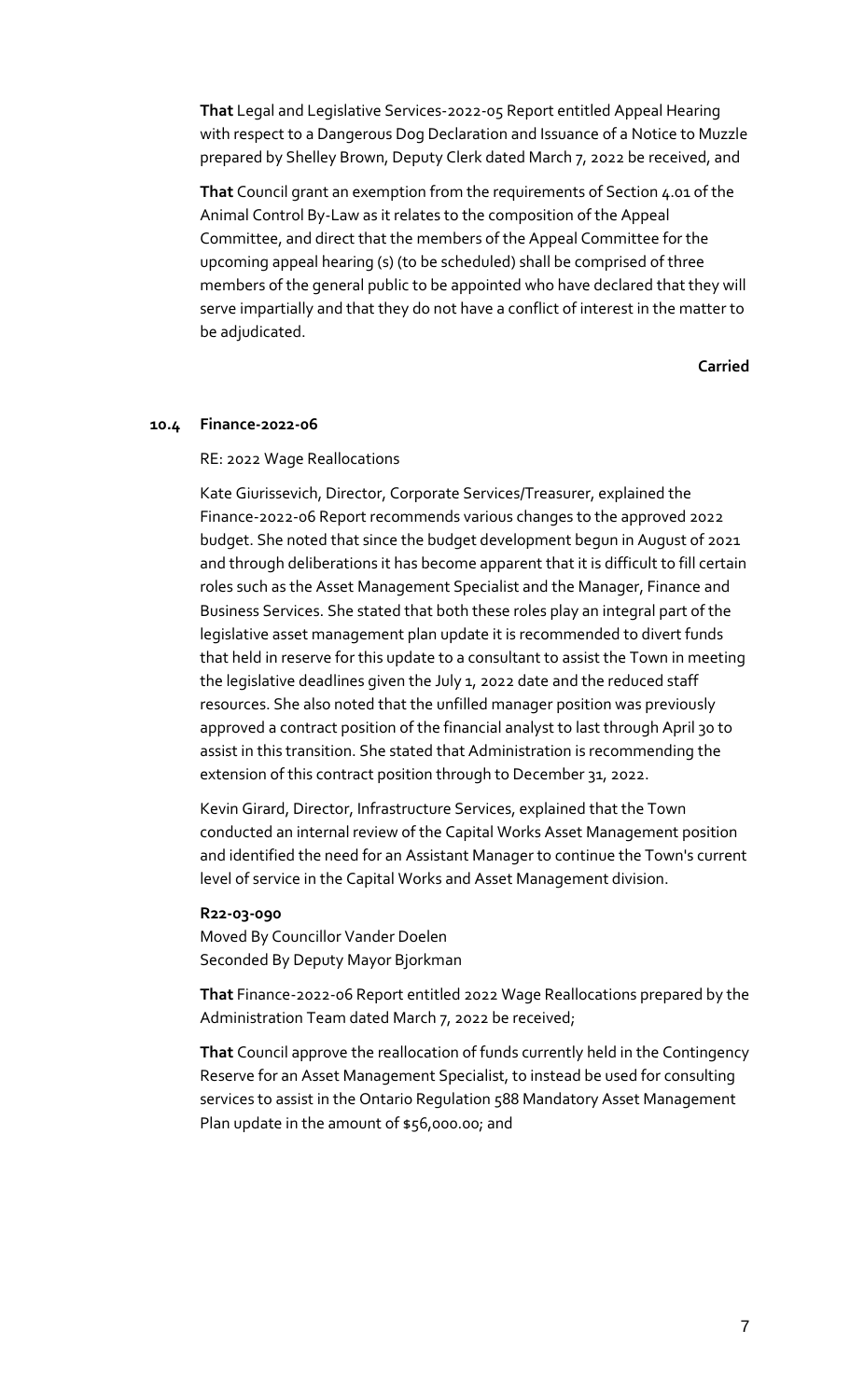**That** Council approve the reallocation of wages as detailed in Table A, including the contract extension of the Financial Analyst through to December 31, 2022 and the creation of a full-time permanent, Assistant Manager, Capital Works and Asset Management.

**Carried**

## **10.5 Development Services-2022-04**

RE: Annual Development Update

Lori Chadwick, Director, Development Service, provided a verbal report of the Annual Development Update and outlined major residential, commercial and industrial development projects in the Town of Essex. She further advised of the Development Charges 2021 summary along with the 2022 forecast.

## **R22-03-091**

Moved By Councillor Garon Seconded By Councillor Bowman

**That** Development Services-2022-04 Report entitled Annual Development Update prepared by Lori Chadwick, Director, Development Services dated March 7, 2022 be received.

**Carried**

#### **10.6 Planning-2022-02**

RE: Release of Performance Securities for Phase 1 of the Parkland Woods Residential Subdivision (Ward 3)

#### **R22-03-092**

Moved By Councillor Vander Doelen Seconded By Councillor Bondy

**That** Planning-2022-02 Report entitled Release of Performance Securities for Phase 1 of the Parkland Woods Residential Subdivision (Ward 3) prepared by Rita Jabbour, RPP, Manager, Planning Services dated March 7, 2022, be received; and

**That** the commercial letter of credit from 1552843 Ontario Limited (Noah Homes), be reduced by \$209,746.90, leaving a remaining credit amount of \$390,253.10.

**Carried**

#### **11. Reports from Youth Members**

#### **12. County Council Update**

**12.1 Essex County Council Regular Meeting Minutes - February 2, 2022**

#### **R22-03-093**

Moved By Deputy Mayor Bjorkman Seconded By Councillor Garon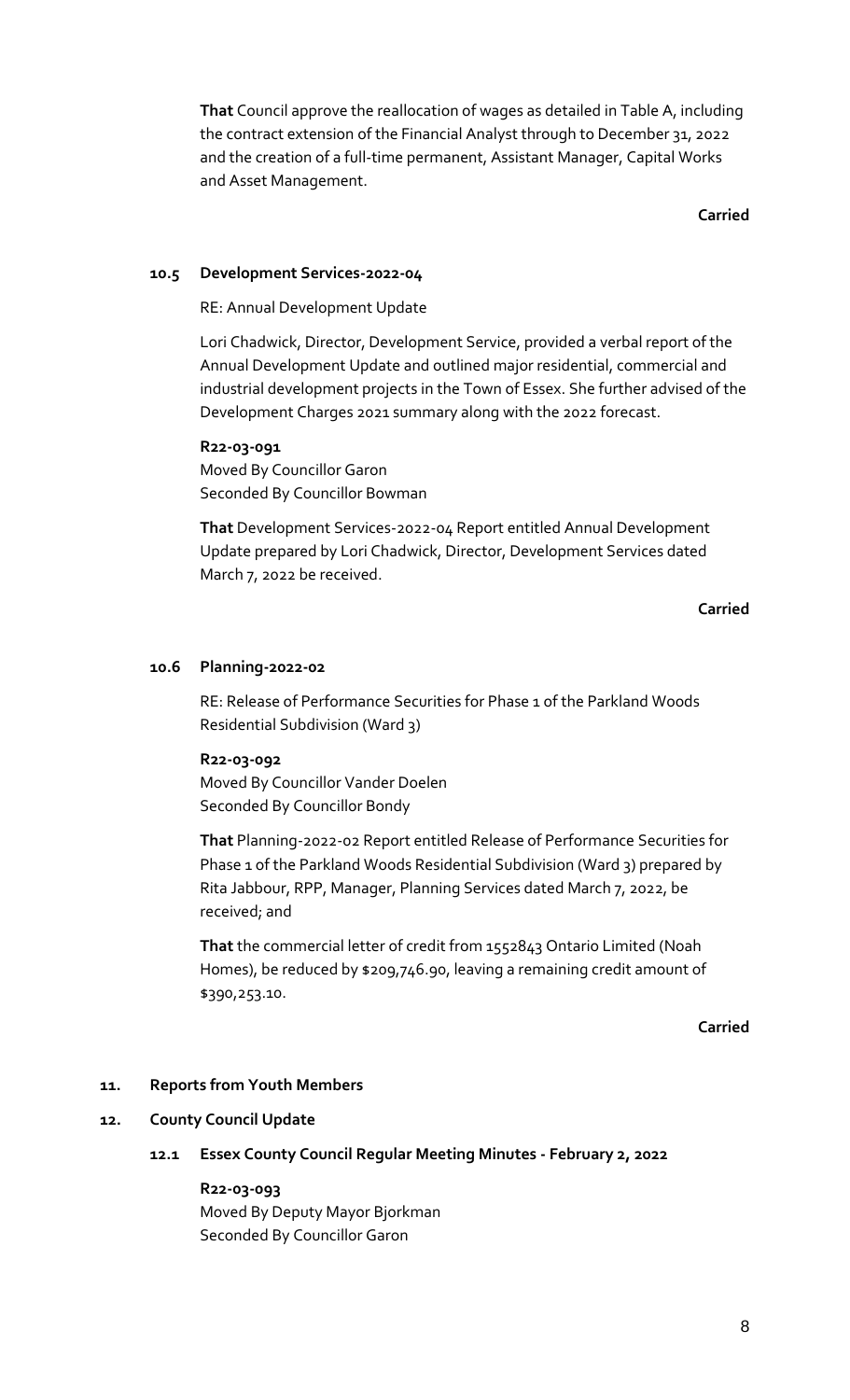**That** the minutes of the Regular County Council Meeting held February 2, 2022 be received.

**Carried**

#### **13. Correspondence**

#### **13.1 Correspondence to be received**

**R22-03-094** Moved By Councillor Vander Doelen Seconded By Councillor Bowman

**That** all of the correspondence listed in Agenda Item 13.1 be received and, where indicated, to further share such information with the community using suitable methods of communication.

#### **Carried**

13.1.1 Union Water Supply System

RE: Annual Report (2021) Requirement Section 11, Reg. 170/03 and Summary Report (2021) Requirement Schedule 22, Reg. 170/03: Essex Water Distribution System

13.1.2 Ontario Clean Water Agency

RE: Safe Drinking Water Act, O. Reg. 170/03 Schedule 22 Summary Report: Harrow-Colchester South Water Treatment Plant

13.1.3 Union Water Supply System

RE: Joint Board of Management Minutes of January 19, 2022

13.1.4 Essex Region Conservation Authority

RE: Essex Region Conservation Authority 2022 Draft Budget 30 Day Notice to Member Municipalities

13.1.5 Norfolk County

RE: Year of the Garden Proclamation

13.1.6 Township of Alnwick/Haldimand

RE: Year of Garden Proclamation

13.1.7 Town of Aurora

RE: Request to Dissolve Ontario Land Tribunal

13.1.8 Province of Ontario

RE: Ontario Eliminating Licence Plate Renewal Fees and Stickers

13.1.9 The Corporation of the Town of Tecumseh

RE: Consideration for support for Windsor-Essex Workers

13.1.10 The Corporation of the Town of Tecumseh

RE: Small Business Support in Essex-Windsor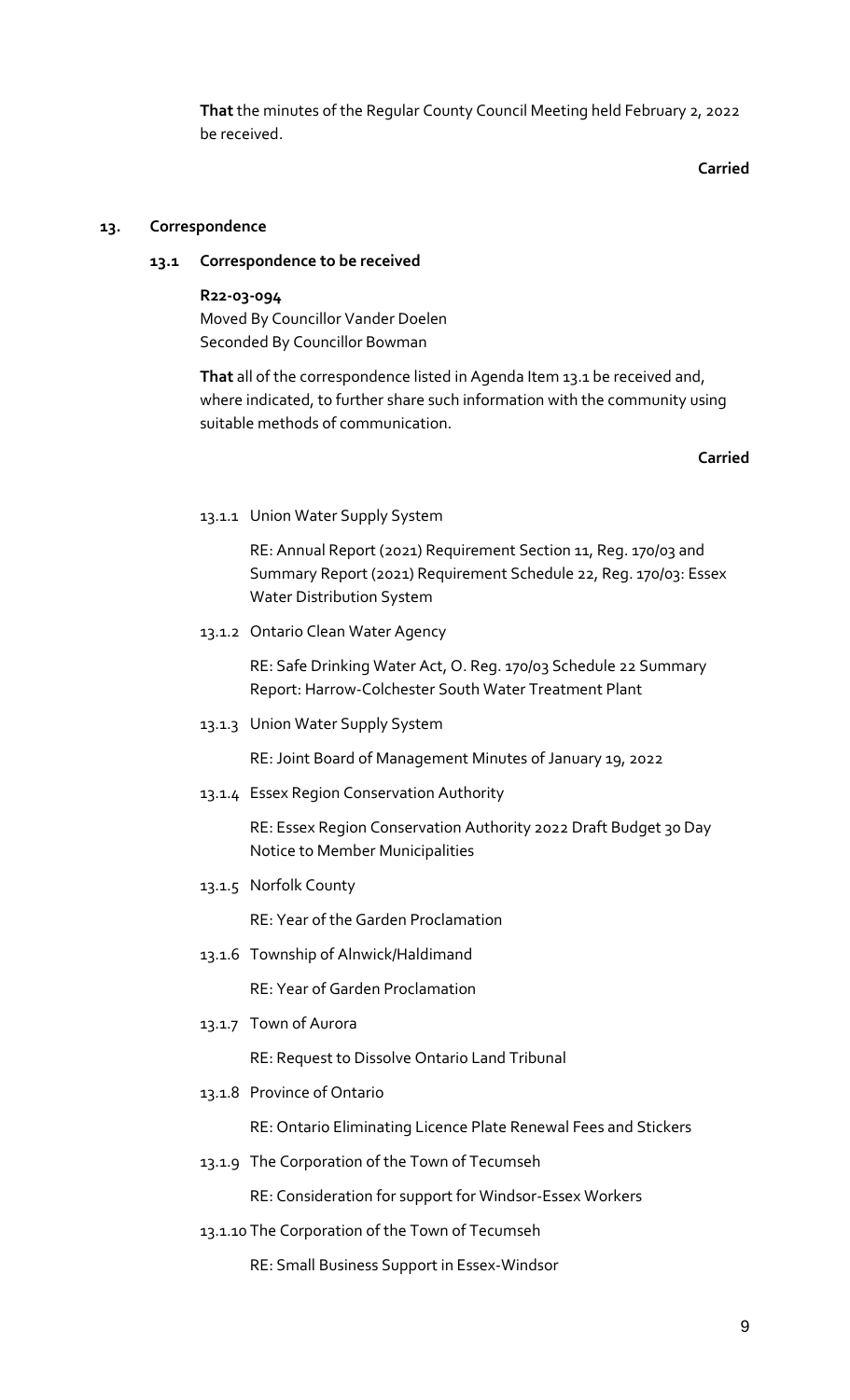## 13.1.11 Town of South Bruce Peninsula

## RE: Municipal Accommodation Tax and Crown Campgrounds

#### **13.2 Correspondence to be considered for receipt and support**

## **14. Committee Meeting Minutes**

#### **R22-03-094**

Moved By Deputy Mayor Bjorkman Seconded By Councillor Bowman

**That** the Committee Meeting minutes listed in Agenda Item 14, together with any recommendations to Council noted therein, be received, approved and adopted as circulated.

**Carried**

## **14.1 Essex FunFest Committee meeting minutes of February 24, 2022**

## **EFFC 22-02-005**

Moved by Ron McDermott Seconded by Katie McGuire-Blais

**Recommendation to Council**: That the FunFest Committee recommend to Council that the Essex FunFest be held Thursday, July 7, 2022 to Sunday, July 10, 2022.

#### **Carried**

## **15. Financial**

## **15.1 January 2022 Bank Payments Report**

## **R22-03-095** Moved By Deputy Mayor Bjorkman Seconded By Councillor Vander Doelen

**That** the Bank Payments Report, including January 2022 cheque register, cheque number 53943 to cheque number 54094 and electronic funds transfer (EFT) payment number EFT005937 to EFT006123 inclusive in the amount of \$5,275,429.86; the Preauthorized Payments for the month of January in the amount of \$297,286.38; and Payroll for the month of January in the amount of \$363,628.15, be ratified as submitted.

**Carried**

## **16. New Business**

## **17. Notices of Motion**

**17.1 The following Notice of Motion is being presented this evening and will be brought forward for Council's consideration at the March 21, 2022 Regular Council Meeting**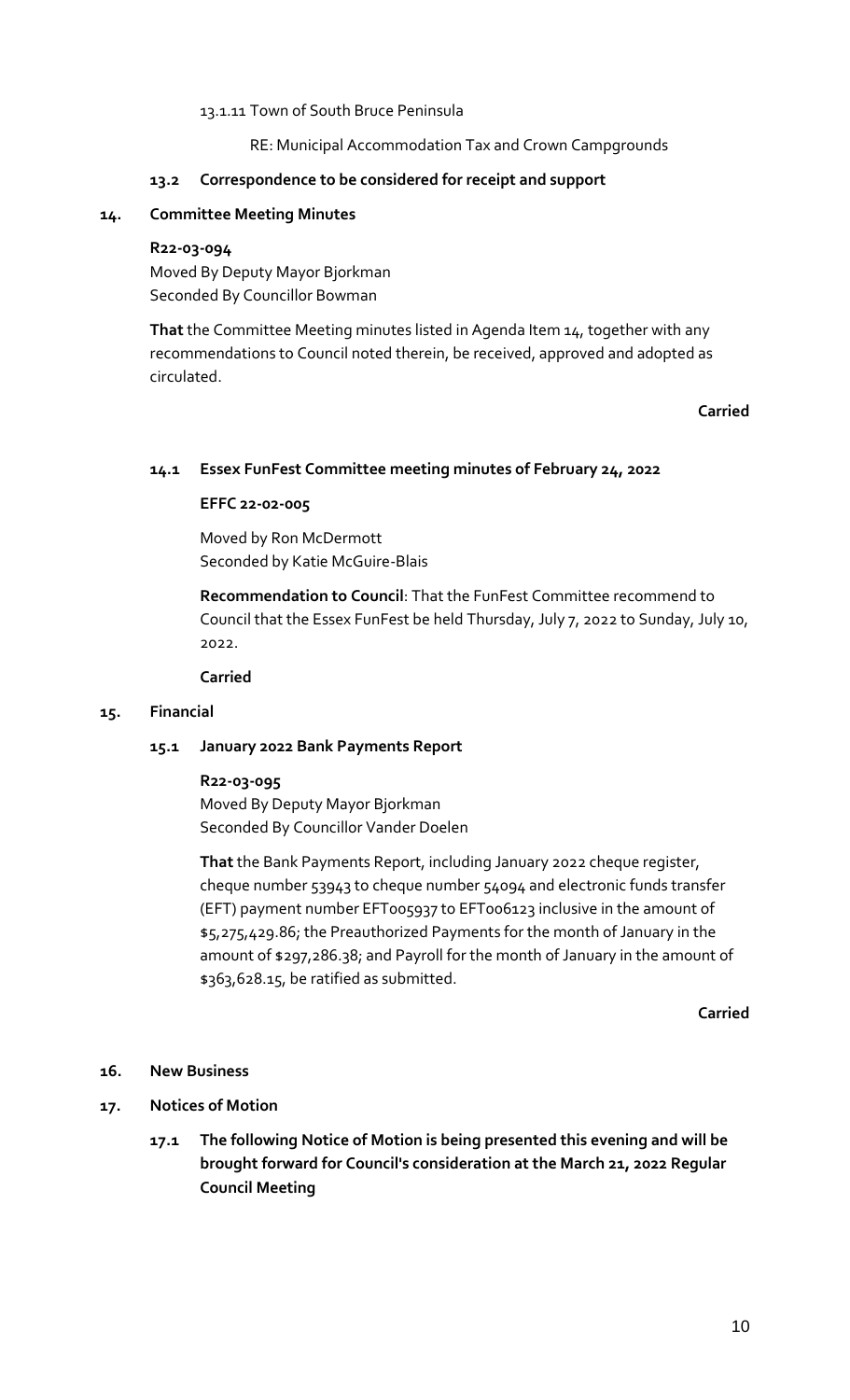## 17.1.1 Councillor Bondy

Moved By Councillor Bondy

**That** Council have a discussion regarding the lack of progress on a new High School being built in the Kingsville area for high school students of the Harrow/Colchester area.

#### **18. Reports and Announcements from Council Members**

Deputy Mayor Bjorkman noted that at County Council the CAO was directed to continue to request that the City of Windsor share funding for housing in the County as homelessness is more than a City of Windsor issue

Councillor Vander Doelen stated that the Annual Development Update list presented by Director Chadwick of the current projects is a testament of how much work has been done over the last three years and noted that Essex has never seen anything like it.

#### **19. By-Laws**

## **19.1 By-Laws that require a third and final reading**

19.1.1 By-Law 2134

Being a by-law to confirm the proceedings of the February 22, 2022, Regular Meeting of Council of The Corporation of the Town of Essex

## **R22-03-096**

Moved By Councillor Verbeek Seconded By Deputy Mayor Bjorkman

**That** By-Law 2134 being a by-law to confirm the proceedings of the February 22, 2022, Regular Meeting of Council of The Corporation of the Town of Essex be read a first third time and finally passed on March 7, 2022.

## **Carried**

## 19.1.2 By-Law 2127

Being a by-law to authorize the execution of a lease agreement between the Town of Essex and Richard R. Brett for the Management and Operation of a Skate Sharpening and Pro Shop at the Essex Centre Sports Complex located at 60 Fairview Avenue West, Essex, Ontario

# **R22-03-097**

Moved By Councillor Bowman Seconded By Councillor Garon

**That** By-Law 2127 being a by-law to authorize the execution of a lease agreement between the Town of Essex and Richard R. Brett for the Management and Operation of a Skate Sharpening and Pro Shop at the Essex Centre Sports Complex located at 60 Fairview Avenue West, Essex, Ontario be read a third time and finally passed on March 7, 2022.

**Carried**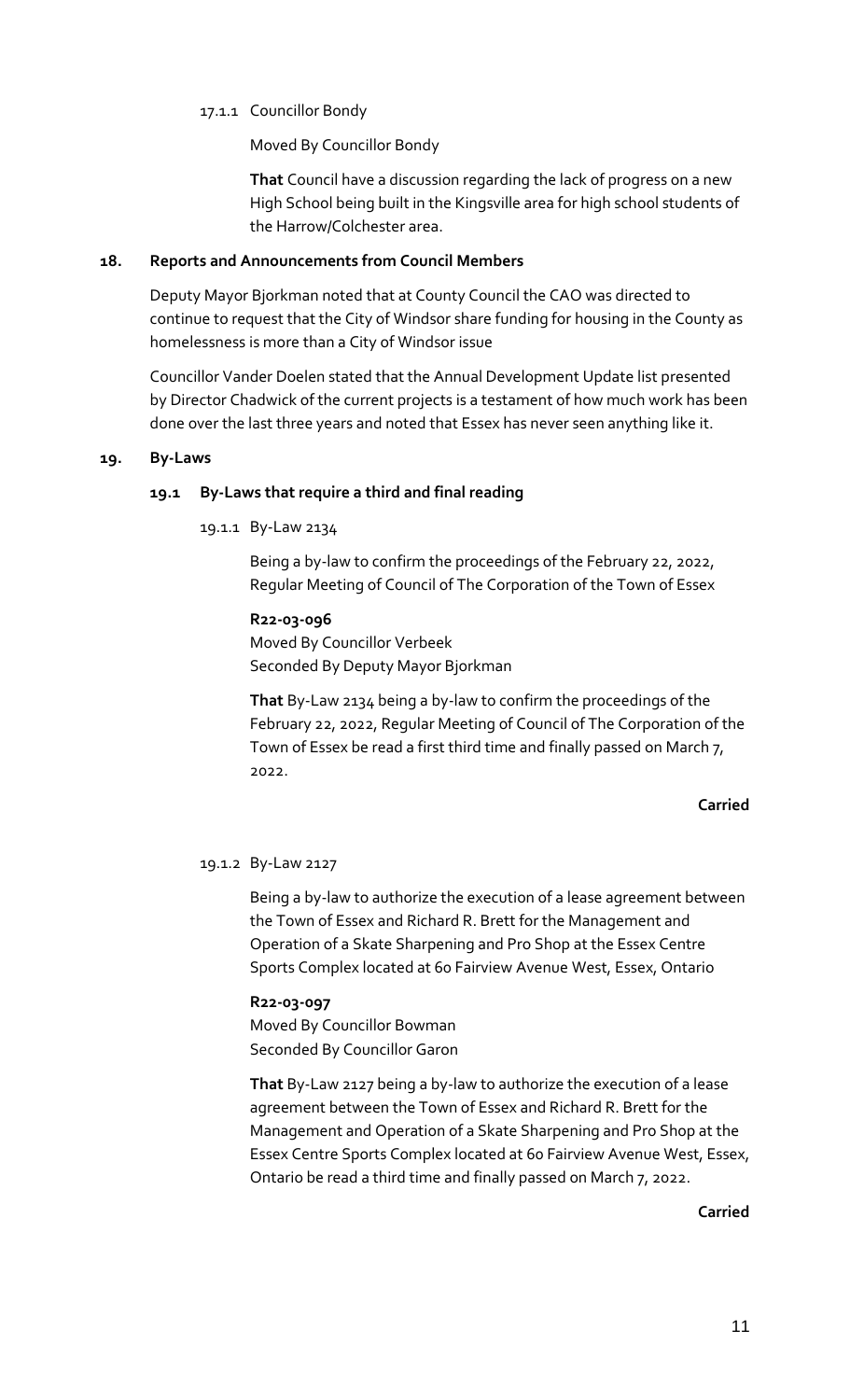#### 19.1.3 By-Law 2129

Being a by-law to adopt a policy for the procurement and disposal of goods and services

## **R22-03-098**

Moved By Councillor Garon Seconded By Councillor Verbeek

**That** By-Law 2129 being a by-law to adopt a policy for the procurement and disposal of goods and services be read a third time and finally passed on March 7, 2022.

**Carried**

## **19.2 By-Laws that require a first, second, third and final reading**

#### 19.2.1 By-Law 2136

RE: Agritourism Ambassador Program and Toolkit

Being a by-law to enter into a Contribution Agreement between Her Majesty The Queen in Right of Ontario as represented by the Minister of Agriculture, Food and Rural Affairs (the "Province") and The Corporation of the Town of Essex (the "Recipient")

#### **R22-03-099**

Moved By Councillor Vander Doelen Seconded By Councillor Verbeek

That By-Law 2136 being a by-law to enter into a Contribution Agreement between Her Majesty The Queen in Right of Ontario as represented by the Minister of Agriculture, Food and Rural Affairs (the "Province") and The Corporation of the Town of Essex (the "Recipient") be read a first, a second and third time and finally passed on March 7, 2022.

**Carried**

#### **19.3 By-Laws that require a first and second reading**

#### 19.3.1 By-Law 2137

Being a by-law to confirm the proceedings of the March 7, 2022, Regular Meeting of Council of The Corporation of the Town of Essex

#### **R22-03-100**

Moved By Deputy Mayor Bjorkman Seconded By Councillor Garon

**That** By-Law 2137 being a by-law to confirm the proceedings of the March 7, 2022, Regular Meeting of Council of The Corporation of the Town of Essex be read a first and a second time and provisionally adopted on March 7, 2022.

**Carried**